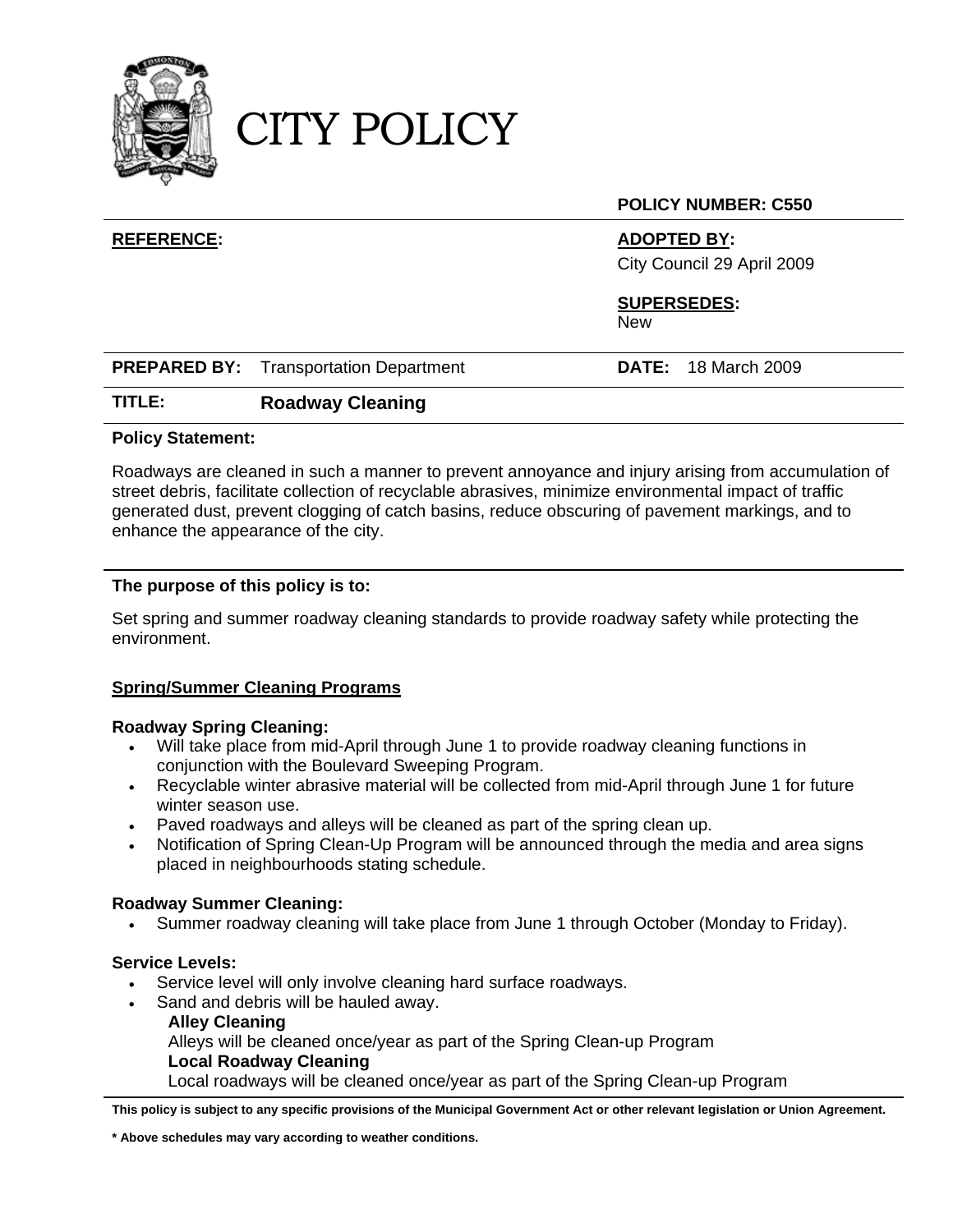

# CITY POLICY

# **Primary Business Districts**

 Business Districts will be cleaned 5 times/week from June 1 to mid October (or as long as weather permits)

# **Collector Roadway Cleaning**

 Collector I roads will be cleaned twice/month from June to mid October (or as long as weather permits)

 Collector II roads will be cleaned once/month from June 1 to mid October (or as long as weather permits)

#### **Arterial Roadway Cleaning**

 Arterial roads (with curbs) will be cleaned once/week from June 1 to mid October (as long as weather permits)

 Arterial roads (without curbs) will be cleaned once/month from June 1 to mid October (until weather permits)

 Center islands, sidewalks under the responsibility of the Transportation Department will be cleaned during the Spring Clean-up Program.

#### **Disposal of Debris**

 All debris collected that is acceptable for recycling will be collected and hauled to the recycling location to meet Environment Canada and Alberta Environment guidelines. All other material will be hauled to an acceptable landfill area.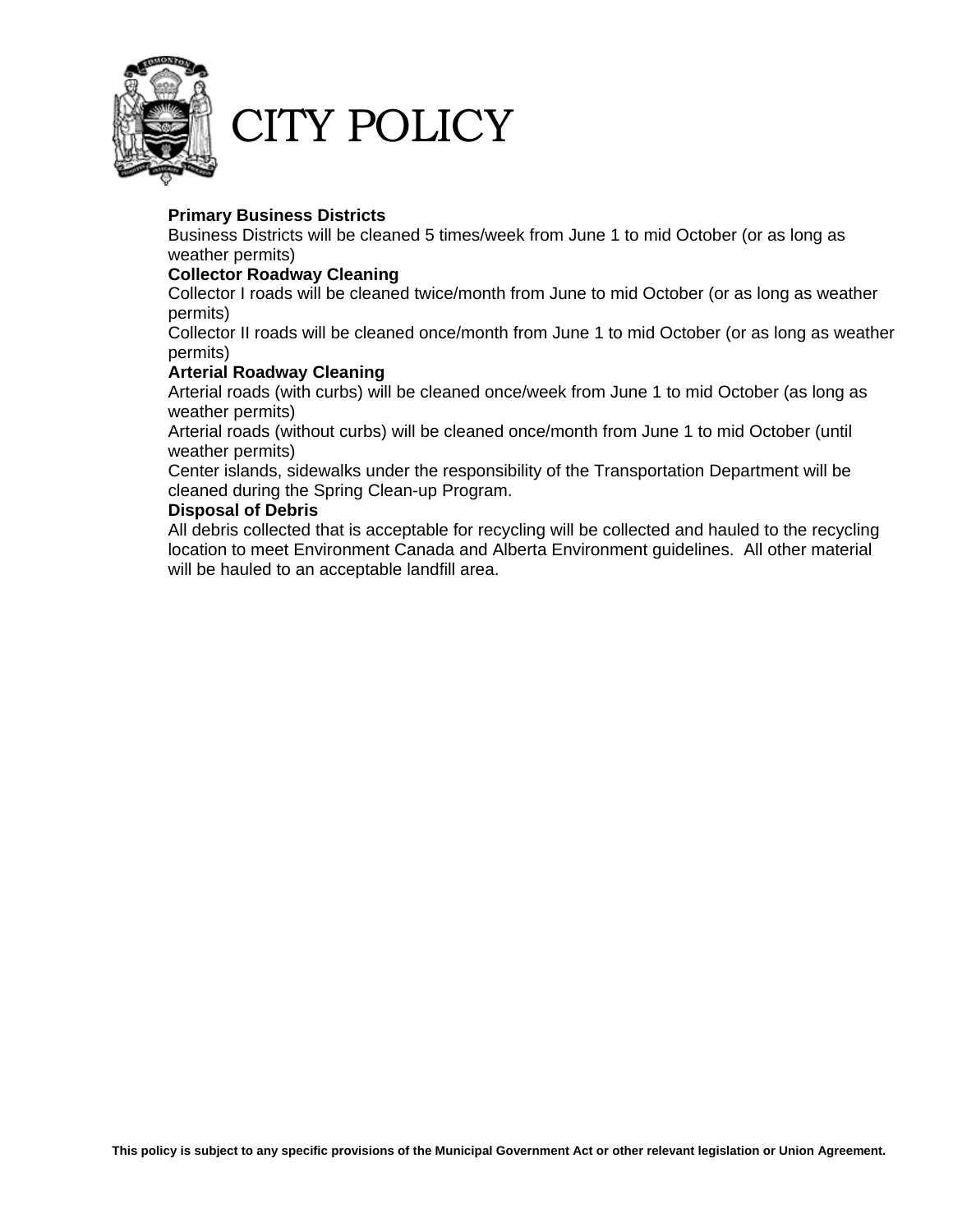

# CITY PROCEDURE

**POLICY NUMBER: C550**

**AUTHORITY: City Manager EFFECTIVE DATE: 29 April 2009**

# **TITLE: Roadway Cleaning Program**

**PAGE: 1 of 2** 

# 1. DEFINITIONS

# 1.01 Arterial Roadways

 Service through travel with fewer access opportunities. Arterial roadways are intended to function with higher volume of traffic and have a range of design characteristics that affect operating speeds and access to the road.

# 1.02 Collector Roadways

 Provide neighbourhood travel between local and arterial roads and direct access to adjacent lands. Buses generally operate on collector roads within neighbourhoods.

# 1.03 Local Roadways

Provide access to adjacent lands and serve neighbourhood travel.

# 1.04 Boulevard

Refers to the median, open area, on either side of the roadway and includes centre islands.

# 1.05 Sweeping

Refers to the mechanical removal of debris from the roadway.

# 1.06 Flushing

Refers to the mechanical washing of the roadway surface.

1.07 Cleaning

Refers to either mechanical sweeping or flushing.

# 1.08 Spring Clean-up

 Refers to the cleaning of all paved surface roads in conjunction with AMPW Parks Branch boulevard sweeping between mid April to June 1.

# 1.09 Primary Business Districts

 Central Business District as the area bounded by 95 Street on the east, 109 Street on the west, 97 Avenue on the south, and 104 Avenue on the north.